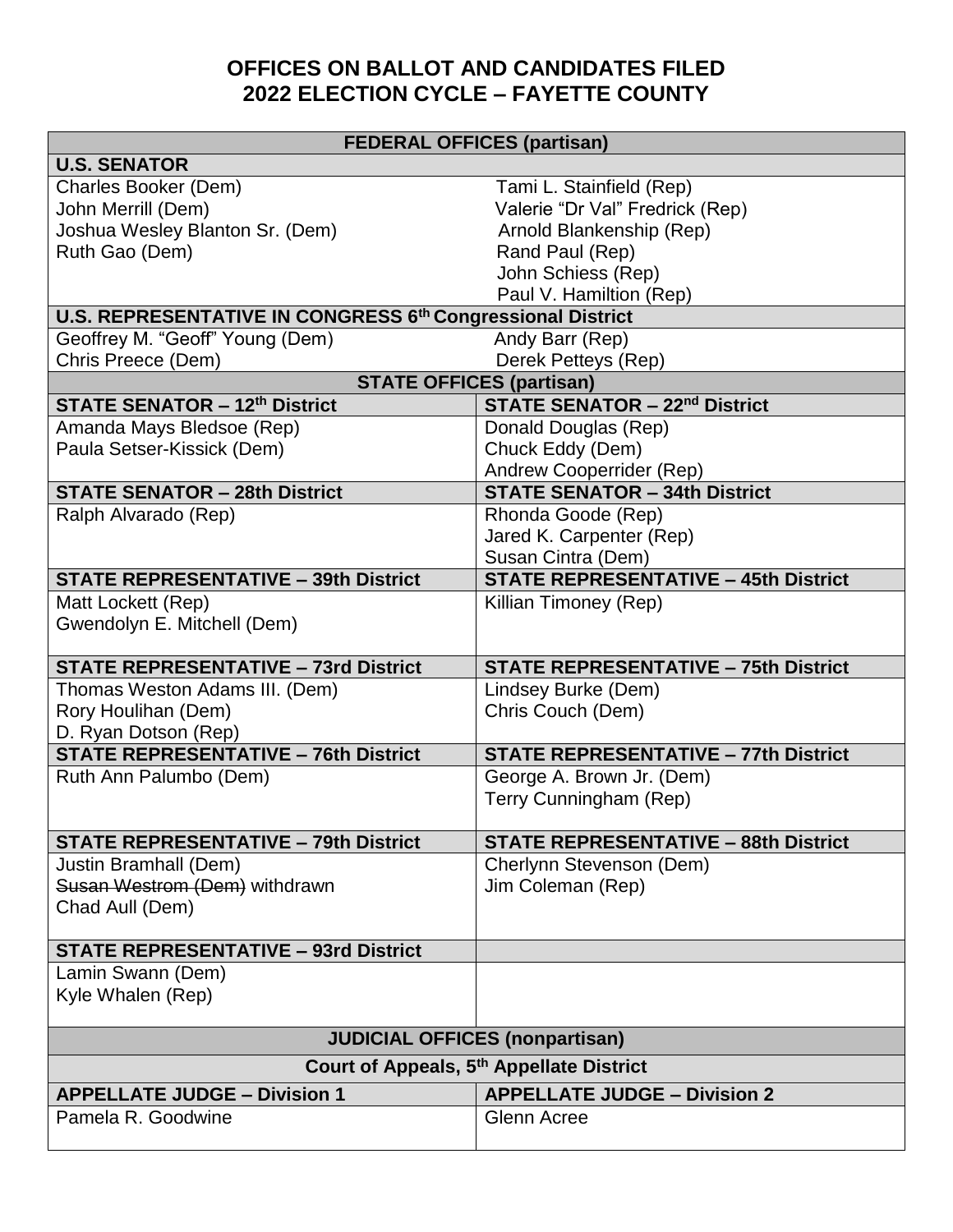| <b>22nd Judicial District</b>                                                                              |                                                      |  |
|------------------------------------------------------------------------------------------------------------|------------------------------------------------------|--|
| <b>DISTRICT JUDGE - Division 1</b>                                                                         | <b>DISTRICT JUDGE - Division 2</b>                   |  |
| <b>Denotra Gunther</b>                                                                                     | T. Bruce Bell                                        |  |
| Shannon L. Brooks                                                                                          |                                                      |  |
| <b>Heather Vanderford Matics</b>                                                                           |                                                      |  |
| <b>DISTRICT JUDGE - Division 3</b>                                                                         | <b>DISTRICT JUDGE - Division 4</b>                   |  |
| <b>Lindsay Hughes Thurston</b>                                                                             | <b>Melissa Moore Murphy</b>                          |  |
| <b>DISTRICT JUDGE - Division 5</b>                                                                         |                                                      |  |
| <b>John Tackett</b>                                                                                        |                                                      |  |
| 22nd Judicial Circuit                                                                                      |                                                      |  |
| <b>CIRCUIT JUDGE - Family Court, Division 1</b>                                                            | <b>CIRCUIT JUDGE - Family Court, Division 2</b>      |  |
| Libby G. Messer                                                                                            | Traci Boyd Brislin                                   |  |
| <b>CIRCUIT JUDGE - Division 3</b>                                                                          | <b>CIRCUIT JUDGE - Division 4</b>                    |  |
| Lucy Ferguson VanMeter                                                                                     | Julie Muth Goodman                                   |  |
| <b>CIRCUIT JUDGE - Family Court, Division 5</b>                                                            | <b>CIRCUIT JUDGE - Family Court, Division 6</b>      |  |
| <b>Ross Ewing</b>                                                                                          | <b>Tiffany Yahr</b><br><b>Carl Devine</b>            |  |
| <b>CIRCUIT JUDGE - Division 7</b>                                                                          | <b>CIRCUIT JUDGE - Division 8</b>                    |  |
| Kathryn Mattingly Webster<br><b>Diane Minnifield</b><br>Michael T. Davis<br>Jeffrey A. Taylor<br>Kim Green | Thomas L. Travis                                     |  |
| <b>CIRCUIT JUDGE - Division 9</b>                                                                          |                                                      |  |
| Kimberly N. Bunnell                                                                                        |                                                      |  |
|                                                                                                            | <b>COUNTY OFFICES (partisan)</b>                     |  |
| <b>COUNTY JUDGE/EXECUTIVE</b>                                                                              | <b>COUNTY ATTORNEY</b>                               |  |
| Daniel Luke Morgan (Rep)                                                                                   | Larry S. Roberts (Dem)<br>Angela Evans (Dem)         |  |
| Thomas J. Hern (Rep)<br>Jon Larson (Rep)                                                                   |                                                      |  |
| Sean Mike Pickard (Dem)                                                                                    |                                                      |  |
| Tony W. Coffey (Dem)                                                                                       |                                                      |  |
| Mary Diane McCord Hanna (Dem)                                                                              |                                                      |  |
| <b>COUNTY CLERK</b>                                                                                        | <b>SHERIFF</b>                                       |  |
| Don Blevins Jr. (Dem)                                                                                      | Thomas "Tucker" Bulleit (Dem)                        |  |
| Brystin Denguessi Kwin (Rep)                                                                               | Kathy H. Witt (Dem)<br>Christopher D. Holliday (Rep) |  |
| <b>CORONER</b>                                                                                             | PROPERTY VALUATION ADMINISTRATOR                     |  |
| Gary Ginn (Dem)                                                                                            | David O'Neill (Dem)                                  |  |
| Larry M. Owens (Rep)                                                                                       |                                                      |  |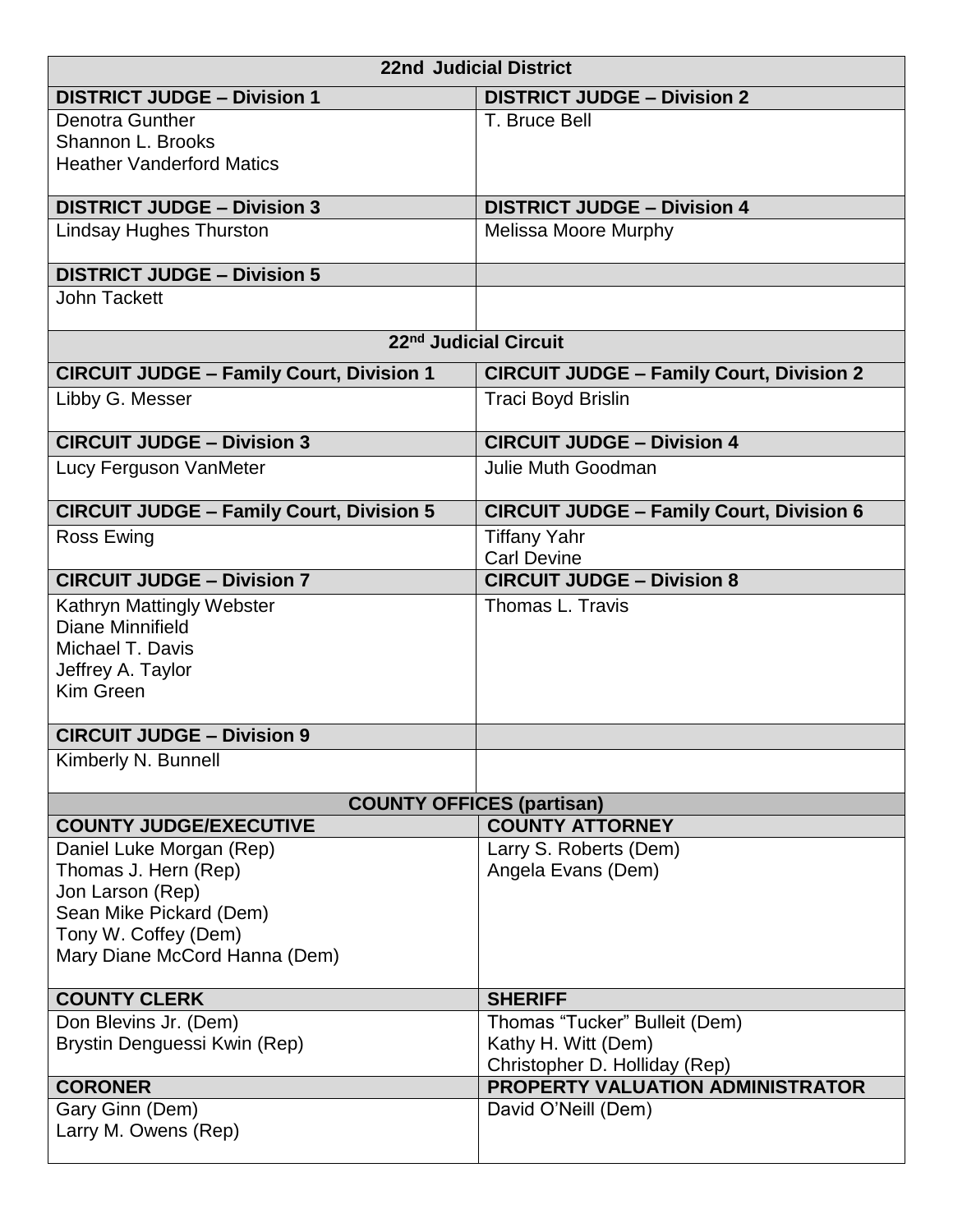| <b>CONSTABLE - 1st District</b><br><b>CONSTABLE - 2nd District</b>                                          |  |
|-------------------------------------------------------------------------------------------------------------|--|
| Andrea Welker (Dem)<br>Jim McKenzie (Dem)                                                                   |  |
| James "Smitty" Smith (Dem)<br>Nickolas Hart (Dem)                                                           |  |
| Wade A. McNabb (Dem)                                                                                        |  |
| <b>CONSTABLE - 3rd District</b><br><b>COUNTY COMMISSIONER - 1st District</b>                                |  |
| Edward "Eddie" Sparks (Dem)<br>Brian Miller (Dem)                                                           |  |
| <b>Robert Curtsinger (Dem)</b>                                                                              |  |
| Rohaun Woodard (Dem)                                                                                        |  |
| <b>COUNTY COMMISSIONER - 2nd District</b><br><b>COUNTY COMMISSIONER - 3rd District</b>                      |  |
| Alayne White (Dem)                                                                                          |  |
| <b>MAGISTRATE - 1st District</b><br><b>MAGISTRATE - 2nd District</b>                                        |  |
| Lisa Moore Fath (Rep)<br>Rosalind Bryant (Dem)                                                              |  |
| <b>MAGISTRATE - 3rd District</b><br><b>COUNTY SURVEYOR</b>                                                  |  |
| George Biggerstaff (Dem)<br>Gary D. Roland (Rep)                                                            |  |
| <b>LEXINGTON-FAYETTE</b>                                                                                    |  |
| <b>URBAN COUNTY OFFICES (nonpartisan)</b>                                                                   |  |
| <b>URBAN COUNTY MAYOR</b>                                                                                   |  |
| William Weyman                                                                                              |  |
| David Kloiber                                                                                               |  |
| <b>Adrian Wallace</b>                                                                                       |  |
| Linda Gorton                                                                                                |  |
| <b>URBAN COUNTY COUNCIL AT-LARGE (3 members)</b><br>Dan Wu<br>Chuck Ellinger II.                            |  |
| Matt E Miniard<br><b>James Brown</b>                                                                        |  |
| Lillie Miller-Johnson<br><b>Bill Farmer Jr.</b>                                                             |  |
| <b>Arnold Farr</b><br><b>Richard Moloney</b>                                                                |  |
|                                                                                                             |  |
| <b>URBAN COUNTY COUNCIL - 1st District</b><br><b>URBAN COUNTY COUNCIL - 2nd District</b>                    |  |
| Doyle Warren<br>Shayla D. Lynch                                                                             |  |
| Rahsaan Berry<br>Josh McCurn                                                                                |  |
| <b>Tayna Fogle</b>                                                                                          |  |
| Michael A. Wilson                                                                                           |  |
| <b>URBAN COUNTY COUNCIL - 3rd District</b><br><b>URBAN COUNTY COUNCIL - 4th District</b>                    |  |
| <b>Hannah LeGris</b><br>J. "Brack" Marquette                                                                |  |
| <b>Brenda Monarrez</b><br>Kate Savage                                                                       |  |
| <b>Barry Saturday</b>                                                                                       |  |
| <b>URBAN COUNTY COUNCIL - 6th District</b><br><b>URBAN COUNTY COUNCIL - 5th District</b>                    |  |
| Liz Sheehan<br>Denise Gray                                                                                  |  |
| <b>Greg Ladd</b><br><b>Charlie Rowland</b>                                                                  |  |
| Ami Hillenmeyer<br><b>URBAN COUNTY COUNCIL - 7th District</b><br><b>URBAN COUNTY COUNCIL - 8th District</b> |  |
| <b>Preston Worley</b><br>Fred V. Brown                                                                      |  |
| Kenya Williams<br>Joseph Hale                                                                               |  |
| <b>URBAN COUNTY COUNCIL - 9th District</b><br><b>URBAN COUNTY COUNCIL - 10th District</b>                   |  |
| <b>Whitney Elliott Baxter</b><br>Dave Sevigny                                                               |  |
| James J. Lombardi<br>Ross Mann                                                                              |  |
| <b>URBAN COUNTY COUNCIL - 11th District</b><br><b>URBAN COUNTY COUNCIL - 12th District</b>                  |  |
| Jennifer Reynolds<br><b>Kathy Plomin</b>                                                                    |  |
| <b>Rock Daniels</b><br>Raymond O. Alexander                                                                 |  |
| Brittanie C. Price (write-in)                                                                               |  |